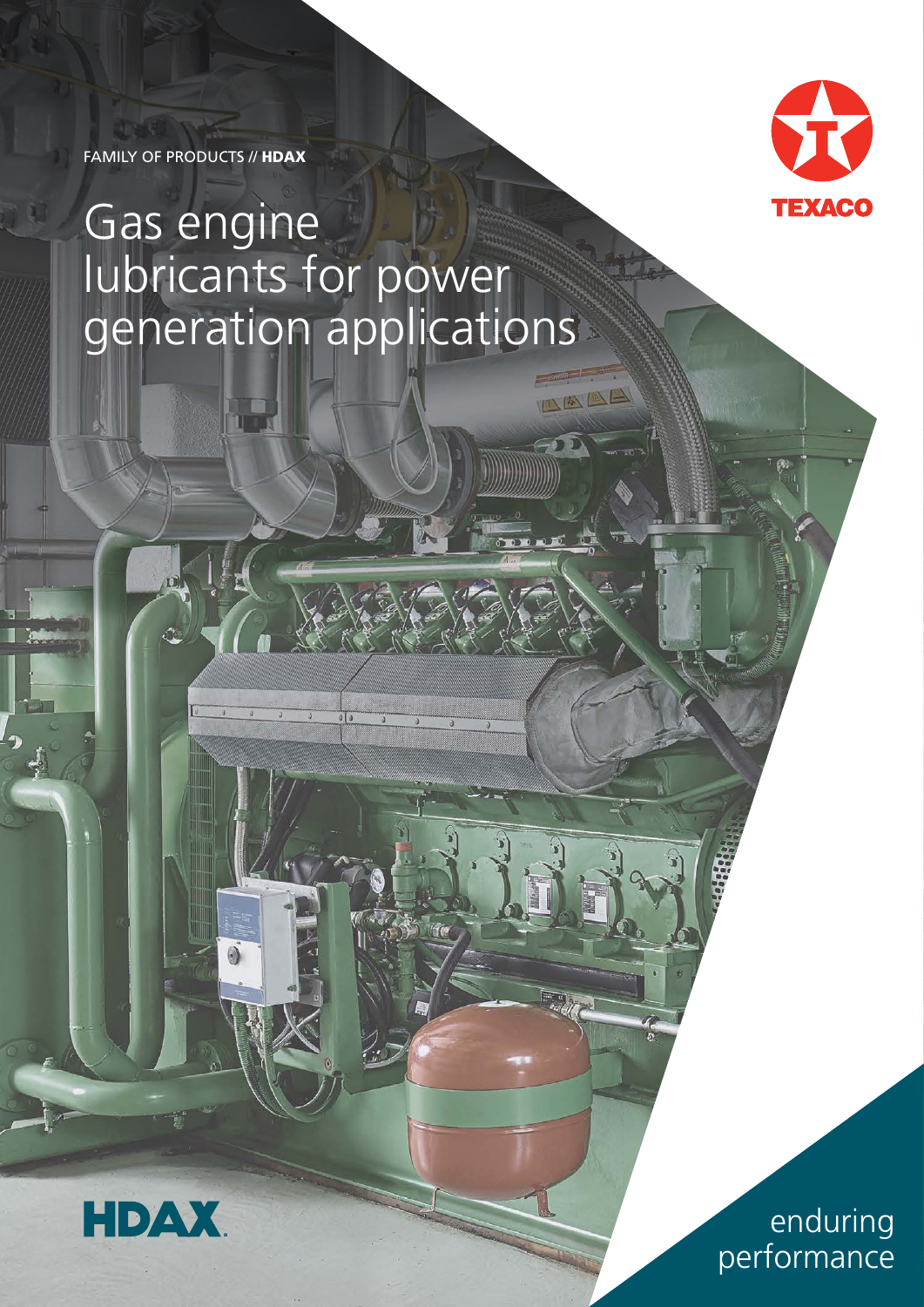

# **HDAX**



## Keep the heart of your operation healthy

We know what you're up against. Gas engines are critical to keeping your operation running. Yet today's engine designs and operating conditions mean higher temperatures and loads, more stress on components and lubricants, as well as more potential for costly failures. We developed the HDAX® family of stationary gas engine oils to help you fight back.

HDAX lubricants are formulated to handle the tighter equipment tolerances, extreme temperatures and dirty conditions your operation faces every day. They help you control nitration, oxidation, acids and other deposits that attack pistons, cylinders and valves causing poor performance and even catastrophic shutdowns. HDAX oils help keep you protected, so you can reach higher levels of efficiency and achieve the full potential of your engine.

## Our focus helps drive your performance

Our family of Texaco® branded gas engine products and services for power generation applications help provide:

- > Wear protection and increased engine life
- > Engine cleanliness and efficiency
- > Optimum drain intervals
- > Controlled operating costs
- > Reduced cost of buying power off the grid.

I Introduced **Geotex LA 40** In addition, our family of gas engine products can also be used for Oil and Gas Gathering and Processing applications.

## Texaco HDAX Path of Innovation

We have developed and produced gas engine oil products for over 50 years.

Since 2009, Europe has fully transitioned to the Texaco HDAX product line.

## Texaco® HDAX applications

| Introduced<br><b>HDAX Low</b><br>Ash GEO               |  | Group II based<br><b>HDAX Low</b><br>Ash GEO |      |                                           | Geotex LF 40<br>for high H2S<br>Biogas sites MWM      |                                                  | Geotex PX 40<br>for Rolls Royce<br>Bergen engines |      | Introduced<br><b>HDAX 6500</b> |                                                                                       |  | Introducing<br><b>HDAX 9300 &amp;</b><br><b>HDAX 9500</b> |                                |  |  |
|--------------------------------------------------------|--|----------------------------------------------|------|-------------------------------------------|-------------------------------------------------------|--------------------------------------------------|---------------------------------------------------|------|--------------------------------|---------------------------------------------------------------------------------------|--|-----------------------------------------------------------|--------------------------------|--|--|
| 1963<br>1990                                           |  | 1991                                         | 1995 | 1997                                      | 1999                                                  | 2000                                             |                                                   | 2005 | 2009                           | 2012                                                                                  |  | 2016                                                      | 2019                           |  |  |
| Introduced<br>first ashless<br>compounded<br>NGEO HDAX |  | Moly enhanced<br><b>HDAX Low</b><br>Ash GEO  |      | Superior AW<br>performance<br>in Landfill | Improved oxidation/<br>nitration HDAX<br>Geotex HD 40 | Increased oil life<br><b>HDAX Low</b><br>Ash GEO |                                                   |      | Introduced                     | <b>HDAX 7200</b><br>Europe fully<br>transitions to the<br>Texaco HDAX<br>product line |  |                                                           | Introduced<br><b>HDAX 9200</b> |  |  |

| <b>Engine (landfill and biogas)</b> |                                   |         |  |  |  |  |
|-------------------------------------|-----------------------------------|---------|--|--|--|--|
| <b>HDAX 9500</b>                    | Power Generation                  | 4-Cycle |  |  |  |  |
| <b>HDAX 6500</b>                    | Power Generation                  | 4-Cycle |  |  |  |  |
| <b>Engine (natural gas)</b>         |                                   |         |  |  |  |  |
| <b>HDAX 9300</b>                    | Power Generation                  | 4-Cycle |  |  |  |  |
| <b>HDAX 9200</b>                    | Power Generation                  | 4-Cycle |  |  |  |  |
| <b>HDAX 7200</b>                    | Power Generation<br>and Oil & Gas | 4-Cycle |  |  |  |  |
| <b>HDAX 5200</b>                    | Power Generation<br>and Oil & Gas | 4-Cycle |  |  |  |  |
| <b>HDAX 5100</b>                    | Power Generation<br>and Oil & Gas | 2-Cycle |  |  |  |  |

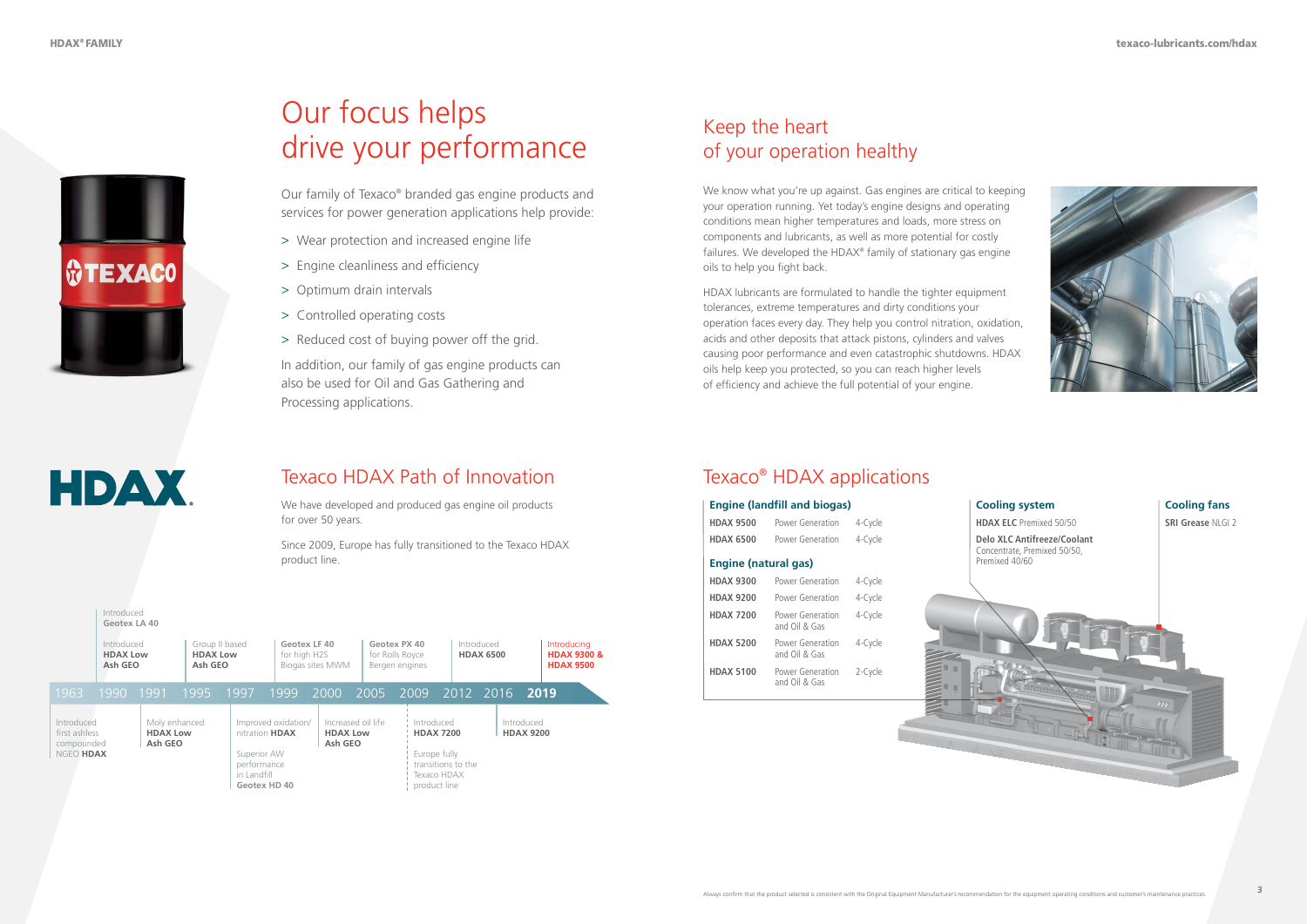## HDAX 9500

HDAX 9500 SAE 40 is a premium performance dispersant/detergenttype extended drain gas engine oil, designed specifically for gas engines running on landfill gas, biogas and digester gas, and for sour gas applications.

HDAX 9500 SAE 40 is formulated with premium base oils with very low levels of sulphur, nitrogen and aromatics. It contains ashless dispersants, oxidation inhibitors, metallic detergents and anti-wear agents designed to prevent oxidation, corrosion, deposits, wear and scuffing.

### **Customer benefits:**

- > Oxidation/nitration resistance with base number retention provides extended drain, and compatible with very low oil feed rate engines
- > Dispersant/detergent system with oxidation/nitration resistance helps minimise oil thickening, sludge formation and filter plugging
- > Offers piston deposit control, helping provide cylinder liner scuff, abrasive wear protection and longer engine service life
- > Formulated with optimised ash level for valve recession control and helps prevent potential pre-ignition
- > Low phosphorus additive formulation allows it to be used with catalyst systems.

HDAX 9500 SAE 40 is approved for Jenbacher TA 1000-1109 Type 2 & 3 extended oil change interval, Type 4 (versions A & B) and Type 6 (versions C & E) engines – fuel classes B (biogas, sewage gas) and C (landfill gas). It is also recommended for MWM (Caterpillar Energy Solutions) Gas Engines (biogas).

Latest Texaco technology premium performance gas engine oil for landfill gas, biogas, digester gas and sour gas applications.

## ENGINE OIL

## HDAX 6500

HDAX 6500 LFG is a high performance low ash dispersant/detergent type SAE 40 gas engine oil, specifically designed for landfill gas, biogas digester gas and sour gas applications.

HDAX 6500 LFG is formulated with premium quality base oils with very low sulphur, nitrogen and aromatic content, and contains ashless dispersancy and oxidation inhibitor additive technologies, with an advanced metallic detergent and anti-wear package.

HDAX 6500 LFG promotes reliable corrosion protection, without increasing combustion chamber deposits and aids piston deposit control, offering minimal ring sticking and providing scuffing protection to the cylinder liners, helping minimise oil consumption and lacquering.

Through reliable oxidation and nitration resistance, HDAX 6500 LFG offers a minimal viscosity increase.

High performance gas engine oil designed for landfill gas, biogas digester gas and sour gas applications with a wide application range.



Texaco® HDAX landfill and biogas engine oils, coolants and LubeWatch® oil analysis programme together form a dedicated lubrication solution designed to optimise performance over the long run, to help your engines deliver to their full potential.



### **Product highlights:**

- > Offers low oil consumption, extended drain and compatible with low oil feed rate operation
- > Helps minimise thickening, sludge and filter plugging
- > Designed for acidic condensate corrosion protection
- > Wear protection promotes longer engine life
- > Formulated for valve recession control
- > Optimised for use in catalyst systems

### **Product highlights:**

- > Advanced catalyst protection
- > Extended drain intervals
- > Deposit and sludge resistance
- > High level wear protection
- > Reliable corrosion resistance

**LANDFILL AND BIOGAS LANDFILL AND BIOGAS**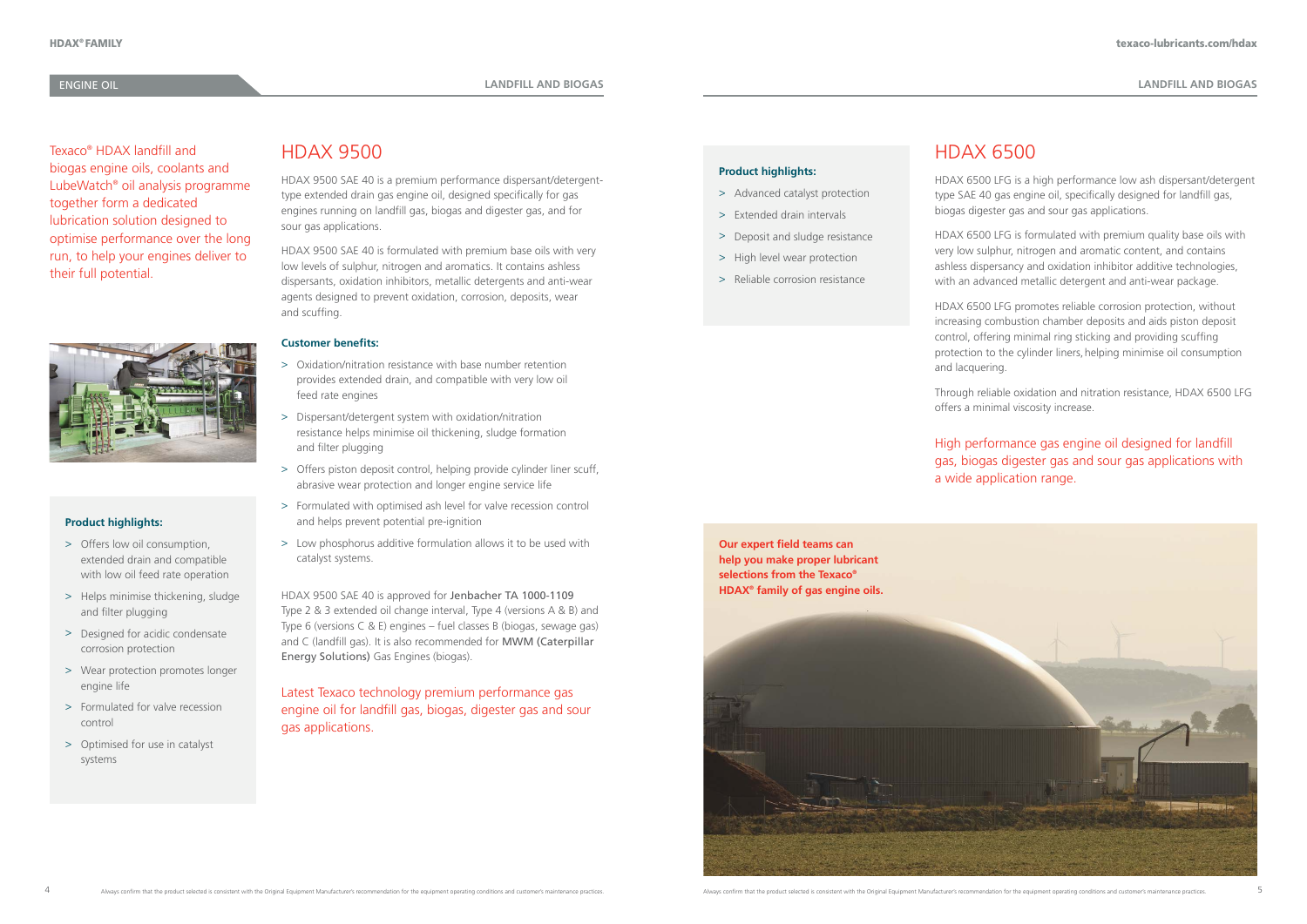## HDAX 9300

HDAX 9300 SAE 40 is a premium performance medium ash dispersant/detergent type gas engine oil, specifically designed to offer protection to gas engines running on natural gas under heavily loaded conditions, including high output engines in the 10 MWel class.

HDAX 9300 SAE 40 offers robust protection against corrosion, harmful deposit and sludge formation, and promotes protection against engine wear and scuffing, helping optimise engine service life.

HDAX 9300 SAE 40 is formulated with premium base oils which contain extremely low levels of sulphur, nitrogen and aromatics, combined with a premium additive package containing ashless dispersants, oxidation inhibitors, metallic detergents and a metallic anti-wear agent.

#### **Customer benefits:**

- > Designed to protect engines running on natural gas, operating under heavily loaded conditions, including high output 10 MWel class units
- > Oxidation/nitration resistance with base number retention offers extended drain and is compatible with very low oil feed rate engines
- > Dispersant/detergent formulation with oxidation/nitration resistance helps minimise oil thickening, sludge formation and filter plugging
- > Promotes piston deposit control and protection from cylinder liner scuffing and abrasive wear, offering longer engine service life
- > Formulated to optimise ash level for reliable valve recession control and to help prevent potential pre-ignition
- > Low phosphorus additive design allows use with catalyst systems.

HDAX 9300 SAE 40 is approved for Jenbacher TA 1000-1108 Type 9 engines (all versions) – fuel class A.

## Latest Texaco technology natural gas engine oil for high BMEP steel piston engines requiring medium ash lubricant.

## Premium performance natural gas engine oil for low emission engines requiring low ash lubricant technology.

## HDAX 9200

HDAX 9200 Low Ash Gas Engine Oil SAE 40 is a premium performance low-ash, dispersancy and detergency type gas engine lubricant, offering robust component protection even under heavy loads, and is designed for use in natural gas applications.

- > Designed for heavy loads, including high output 10 MWel class units
- > Offers extended drain in very low oil feed rate engines
- > Helps minimise oil thickening and filter plugging
- > Promotes longer engine service life
- > Formulated to prevent potential pre-ignition
- > Allows use with catalyst systems

HDAX 9200 Low Ash Gas Engine Oil SAE 40 is formulated with a premium base oil, offering extremely low sulphur, nitrogen and aromatic content, in combination with ashless dispersant and oxidation inhibitors, with a metallic detergent and anti-wear additive system. HDAX 9200 Low Ash Gas Engine Oil SAE 40 offers reliable corrosion resistance and good combustion chamber deposit protection. Good piston deposit control helps minimise ring sticking. HDAX 9200 Low Ash Gas Engine Oil SAE 40 oxidation and nitration resistance performance is designed to minimise viscosity increases in service.

## **Customer benefits:**

> Oxidation and nitration resistance with base number retention offer extended drain in engines designed with a very low oil

> Combustion chamber and piston deposit control, increased liner protection, sludge, wear and corrosion resistance help reduce

> Helps minimise valve recession, combustion chamber deposits and ash build up, helping minimise the potential for pre-ignition

- feed rate
- downtime
- 
- 
- consumption
- 

> Dispersant/detergent system and oxidation/nitration resistance helps minimise oil thickening and promotes engine cleanliness

> Designed to resist sludge formation, filter plugging and cylinder liner honing pattern glazing, helping optimise oil flow and

> Low phosphorus additive system suitable for use with most catalyst systems.

HDAX 9200 Low Ash Gas Engine Oil SAE 40 is approved for Jenbacher TA 1000-1109 Type 2 & 3, Type 4 (versions A & B), Type 4 (from version C), Type 6 (versions C & E) and Type 6 (from version F) engines – fuel classes A with extended oil change intervals (including engines fitted with an oxidation catalytic converter). It is also approved for MWM (Caterpillar Energy Solutions), RMB/Energie natural gas engines, Waukesha Cogeneration applications, Caterpillar CG132, CG170 and CG260 engines and TEDOM (fuel Types G and P). This product has proven performance in Caterpillar 3500 and 3600 series engines, including the severe G3516E+ engine. Field testing continues in other engines.

The Texaco® HDAX range of engine oils, coolants and LubeWatch® oil analysis is your solution for natural gas engines in the power generation industry, helping to ensure oil integrity and equipment protection, as well as maximise uptime.



#### **Product highlights:**

- > Offers extended drain in very low oil feed rate engines
- > Designed for sludge, wear and corrosion resistance
- > Helps minimise valve recession
- > Formulated for optimum engine cleanliness
- > Designed to resist sludge and filter plugging
- > Suitable for use with most catalyst systems

### **Product highlights:**

### ENGINE OIL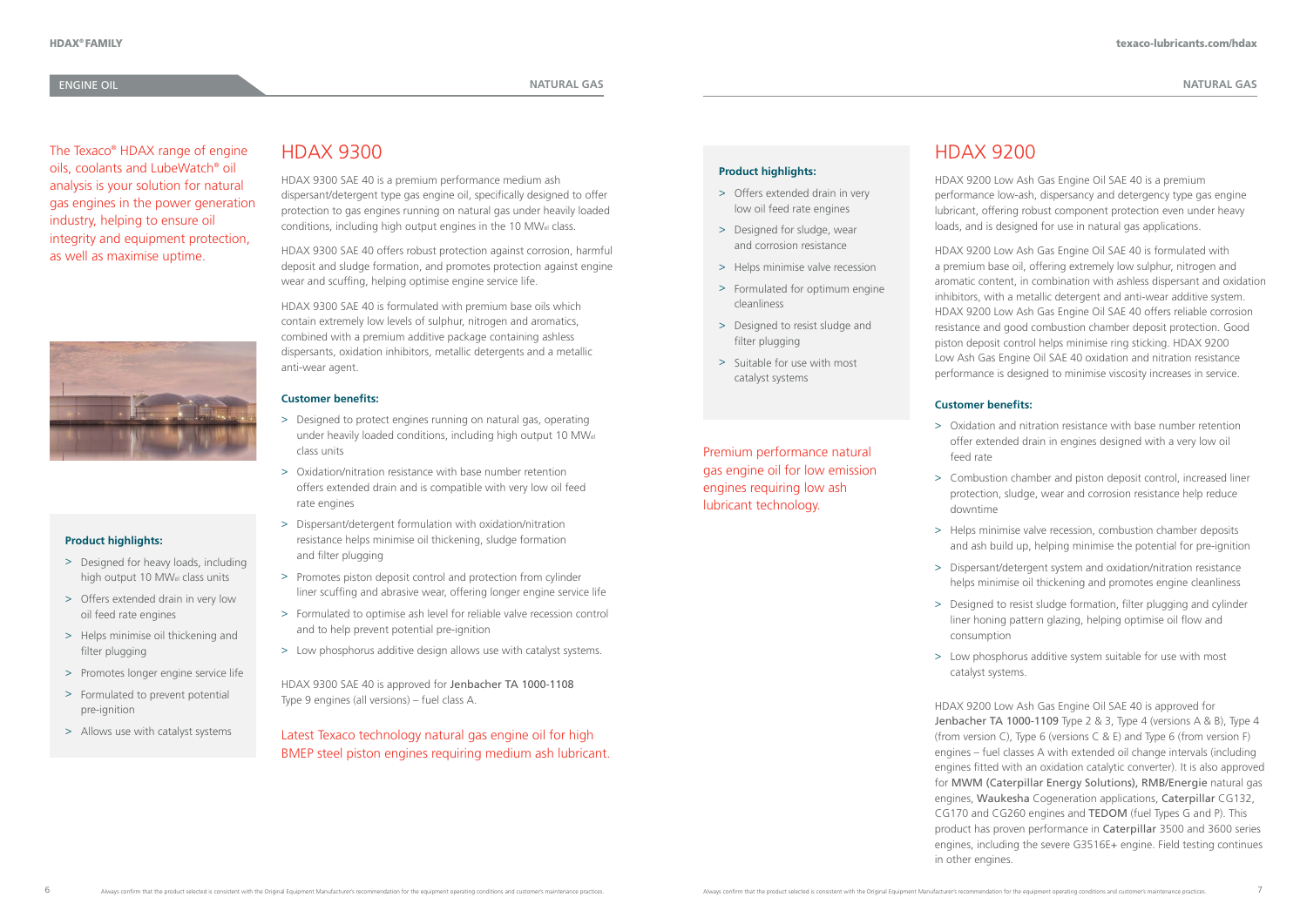#### **Product highlights:**

- > Low maintenance long engine service life
- > Advanced ash deposit control
- > Ring and cylinder wear resistance
- > High performance keep-clean protection
- > Reliable severe service viscosity performance

**Product highlights:**

> Designed for use in a wide range

of applications

> Temperature range, from -20°C to

+150°C

> Formulated to offer robust oxidation stability

> Helps protect at high temperatures and speeds

> Provides rust protection as defined by ASTM D5969

#### **Product highlights:**

- > Reduced maintenance downtime
- > Promotes increased engine protection
- > Aids reduced valve recession, deposits, pre-ignition and spark plug fouling
- > Assists wear protection and increased engine life
- > Promotes keep-clean engine performance
- > NSCR compatibility

**Product highlights:**

> Reduced maintenance downtime

> Promotes increased engine

protection

> Aids reduced valve recession, deposits, pre-ignition and spark

plug fouling

> Assists wear protection and increased engine life

> Promotes keep-clean engine

performance

> NSCR compatibility

## HDAX 5100

HDAX 5100 Ashless Gas Engine Oil SAE 40 is a high performance ashless natural gas engine lubricant. It is designed to promote reliable crankcase, intake and exhaust port keep-clean performance in two-stroke engines.

HDAX 5100 offers high performance protection to high speed, high output, turbocharged two-stroke and selected four-stroke natural gas engines operating at full capacity under severe conditions and over extended maintenance intervals.

A non-bright stock design, HDAX 5100 is a low sulphur, nitrogen and aromatic formulation in combination with ashless dispersancy and extreme pressure additives with ashless oxidation and corrosion inhibitors.

## SRI Grease NIGI 2

High performance ashless engine oil for two-stroke engines fueled by natural gas.

## HDAX 7200

HDAX 7200 Low Ash Gas Engine Oil SAE 40 is a high performance low ash, bright stock free, dispersant/detergent type gas engine oil.

HDAX 7200 Low Ash Gas Engine Oil SAE 40 is formulated with premium base oil technology, offering a low sulphur, nitrogen and aromatic formulation. It uses a proprietary additive package containing ashless dispersants, oxidation inhibitors, metallic detergents and a metallic anti-wear agent.

HDAX 7200 Low Ash Gas Engine Oil SAE 40 offers reliable oxidation and nitration resistance, which helps reduce the build-up of insolubles and promotes long oil and filter life.

HDAX 7200 Low Ash Gas Engine Oil SAE 40 offers protection against ring and liner scuffing wear and valve recession in fourstroke engines. It also promotes piston and ring belt deposit control to help protect against the formation and build-up of engine sludge.

Premium performance natural gas engine oil, reliably protecting engines in power generation and gas compression applications.

## HDAX 5200

HDAX 5200 Low Ash Gas Engine Oils are a high performance low ash, bright stock free formulation with premium base oil technology. HDAX 5200 lubricants offer reliable oxidation and nitration resistance, which helps reduce the build-up of insolubles and promotes long oil and filter service life.

HDAX 5200 Low Ash Gas Engine Oil SAE 30, 40 offers protection against ring and liner scuffing, wear and valve recession in fourstroke engines. It also promotes piston and ring belt deposit control to help protect against the formation and build-up of engine sludge.

High performance natural gas engine oil, reliably protecting engines in power generation and gas compression applications.

SRI Grease 2 is a high performance high temperature ball and roller bearing grease. It is dark green in colour and has a smooth, buttery structure.

SRI Grease 2 is formulated with highly refined base stocks, a high performance ashless organic polyurea thickener and robust anti-rust and anti-oxidation additives.

ANCILLARY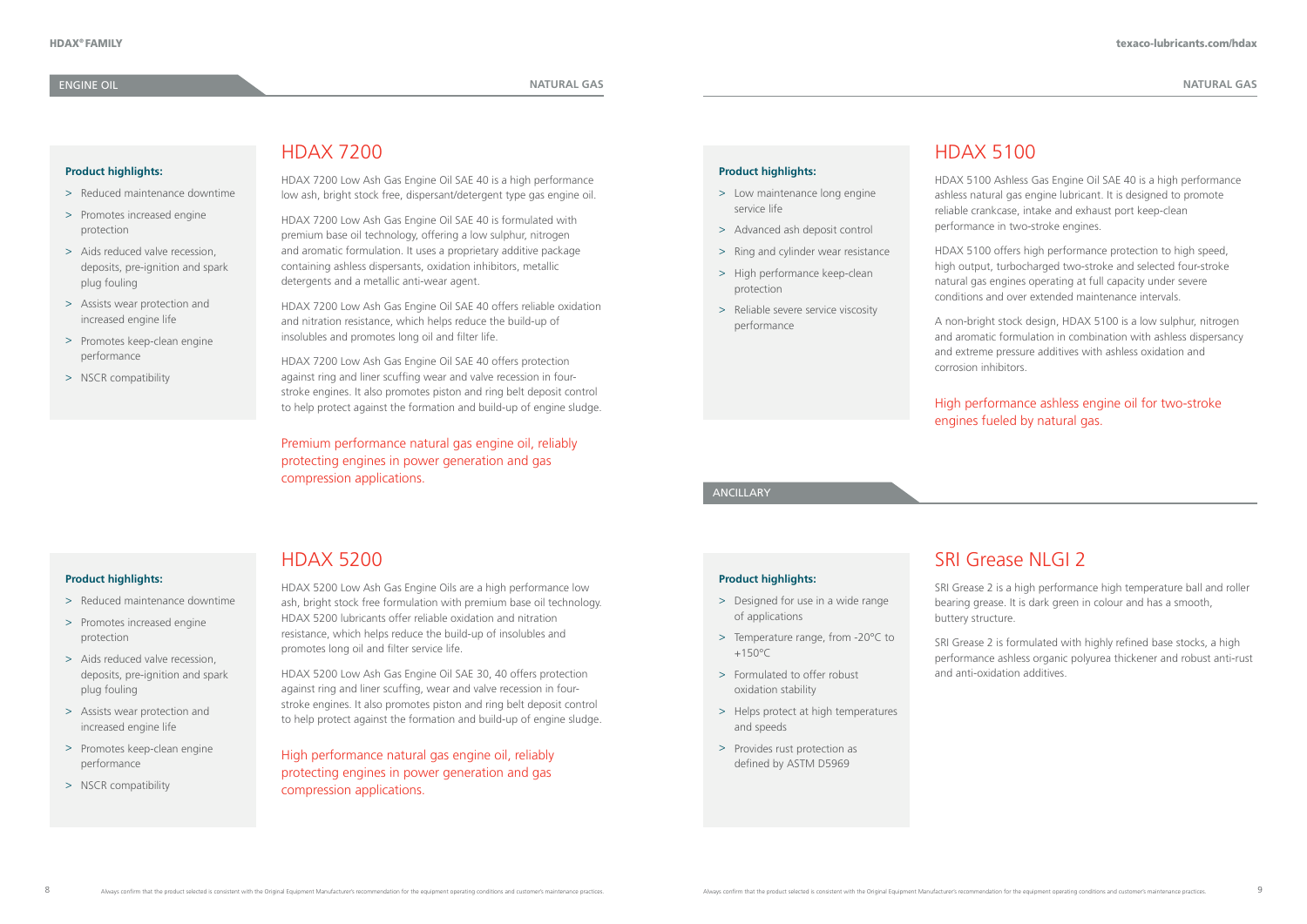## Delo XLC Antifreeze/Coolant Concentrate, Premixed 50/50 & 40/60

### **COOLANT / ANTIFREEZE OIL ANALYSIS SERVICE**

Delo XLC Antifreeze/Coolant is a high performance long-life coolant formulated to protect engines from freezing and boiling while offering advanced cooling system corrosion protection, including high temperature corrosion resistance in modern aluminium engines.

Delo XLC Antifreeze/Coolant is an ethylene glycol based formulation in combination with an advanced non-depleting corrosion inhibitor technology. It is designed to offer long, low maintenance service life and is available as a concentrate, premix 50/50 and as premix 40/60.

## **LubeWatch® Oil Analysis Program**



## HDAX ELC Premixed 50/50

HDAX ELC Premixed 50/50 is a high performance extended life coolant designed to offer optimum heat transfer performance and long-life protection to stationary gas engine coolant systems.

HDAX ELC Premixed 50/50 is formulated with our patented carboxylate corrosion inhibitor technology, designed to offer high performance system protection with maximum uptime across a wide range of operating conditions.



#### **Product highlights:**

- > Silicate-free formula offers next-level heat transfer
- > Helps reduce hard water and phosphate scale
- > Offers up to 32,000 hours service life
- > Contributes to longlife pump seal and corrosion protection
- > Designed for low maintenance operation

#### **Product highlights:**

- > Formulated for long, low maintenance service life
- > Offers over 32,000 hours in stationary engines
- > Promotes reliability and corrosion protection
- > Contributes to reliable hard water stability
- > Aids high temperature corrosion protection

## LubeWatch used oil analysis

LubeWatch oil analysis enables you to track the performance of equipment that is the lifeblood of your business. By analysing oil samples on a regular basis, you can help optimise equipment life and oil replacement intervals, identify lubricant-related needs and understand the changing environment within a piece of equipment. This knowledge helps in the precise scheduling of maintenance work that can reduce downtime or even eliminate the risk of catastrophic failure.

## **The LubeWatch oil analysis programme provides:**

- > Accurate results on five basic test packages and a wide variety of specialised testing procedures
- > Reliable interpretation of test results and actionable recommendations based on the data
- > 48-hour turnaround of tests and analyses indicating abnormal or critical steps, provided by email or accessible online
- > Expert training and in-field advice and support
- > Added assurance of oil and system integrity when running on an extended oil drain interval programme.
- 
- 
- 
- > Advanced technical services including component failure and/or wear particle analysis
- 
- 



**H e pl o ptimise**